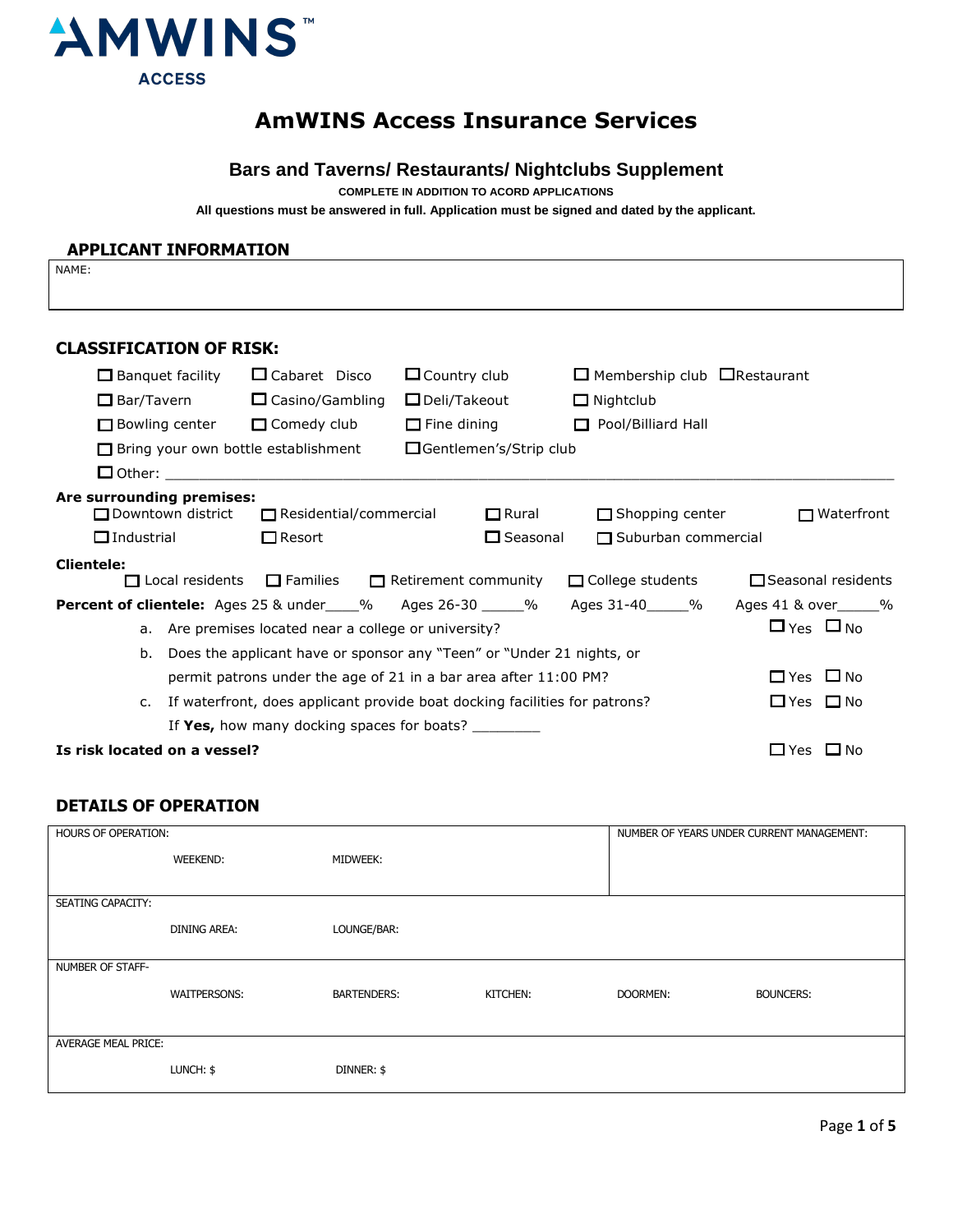## **ANNUAL GROSS SALES:**

|                   | <b>PAST TWELVE (12) MONTHS</b> | <b>NEXT TWELVE (12) MONTHS</b> |
|-------------------|--------------------------------|--------------------------------|
| LIQUOR SALES      |                                |                                |
| <b>FOOD SALES</b> |                                |                                |
| <b>GAMBLING</b>   |                                |                                |
| CATERING          |                                |                                |
| <b>OTHER</b>      |                                |                                |

## **GENERAL INFORMATION**

|          | 1. Does applicant have a parking area?<br>If Yes, is parking area well lit?<br>2. Is valet parking provided on premises?                                                                                                                                                                                | $\Box$ Yes $\Box$ No<br>⊐Yes □No<br>□ Yes □ No                                                                                                                 |
|----------|---------------------------------------------------------------------------------------------------------------------------------------------------------------------------------------------------------------------------------------------------------------------------------------------------------|----------------------------------------------------------------------------------------------------------------------------------------------------------------|
|          | If Yes, is parking done by insured's employees?<br>If Yes, where is Garage Liability Coverage insured? The Commission of the Commission of the Commission of the Commission of the Commission of the Commission of the Commission of the Commission of the Commission of the Comm                       | $\Box$ Yes $\Box$ No                                                                                                                                           |
|          | 3. Are facilities available for use or rent for private parties, receptions,<br>or similar affairs?<br>If Yes: Number of times per year: ___________                                                                                                                                                    | $\Box$ Yes $\Box$ No                                                                                                                                           |
|          | 4. Are any animals, including dogs, allowed on the premises?                                                                                                                                                                                                                                            | $\Box$ Yes $\Box$ No                                                                                                                                           |
|          | 5. Is the applicant's premises located in a jurisdiction which permits civil cases to<br>be heard in a Tribal court?                                                                                                                                                                                    | $\Box$ Yes $\Box$ No                                                                                                                                           |
| 6.<br>7. | Does applicant have Workers' Compensation coverage in force?<br>Does applicant have other business ventures for which coverage is not requested?                                                                                                                                                        | $\Box$ Yes $\Box$ No<br>$\Box$ Yes $\Box$ No                                                                                                                   |
| 8.<br>9. | Do you serve any raw shellfish (including oysters) at this location?<br>Does the applicant import any food products?                                                                                                                                                                                    | $\Box$ Yes $\Box$ No<br>$\Box$ Yes $\Box$ No                                                                                                                   |
|          | 10. Does the applicant package, repackage, or label any items for sale?                                                                                                                                                                                                                                 | $\Box$ Yes $\Box$ No                                                                                                                                           |
|          | If Yes, please describe: $\overline{\phantom{a}}$<br>11. Have there been any health code violations in the past 3 years?<br>If Yes, please explain:<br><u> 2000 - Jan James James Jan James James James James James James James James James James James James James Jam</u>                             | $\Box$ Yes $\Box$ No                                                                                                                                           |
|          | 12. Is the property seasonal?<br>If Yes, months closed: <u>the contract of the contract of the contract of the contract of the contract of the contract of the contract of the contract of the contract of the contract of the contract of the contract of the co</u>                                   | $\Box$ Yes $\Box$ No                                                                                                                                           |
|          | <b>PROPERTY INFORMATION</b>                                                                                                                                                                                                                                                                             |                                                                                                                                                                |
|          | 13. Are there any apartments or other type of occupancies in the building?<br>14. Is the plumbing completely PVC or Copper?<br>15. Does the applicant have generators in place to protect stock in the<br>event of a power outage?                                                                      | $\Box$ Yes $\Box$ No<br>□ Yes □ No<br>$\Box$ Yes $\Box$ No                                                                                                     |
|          | 16. Is smoking permitted on the premises?<br>If Yes, is it confined to designated areas?<br>a. Hookah exposure (Communal smoking)?<br>b. Are ashtrays emptied into self-closing fire resistant receptacles?<br>17. Maintenance of building is:<br>$\square$ Good<br>18. Housekeeping is:<br>$\Box$ Good | $\Box$ Yes $\Box$ No<br>$\Box$ Yes $\Box$ No<br>$\Box$ Yes $\Box$ No<br>$\Box$ Yes $\Box$ No<br>$\Box$ Average<br>$\Box$ Poor<br>$\Box$ Average<br>$\Box$ Poor |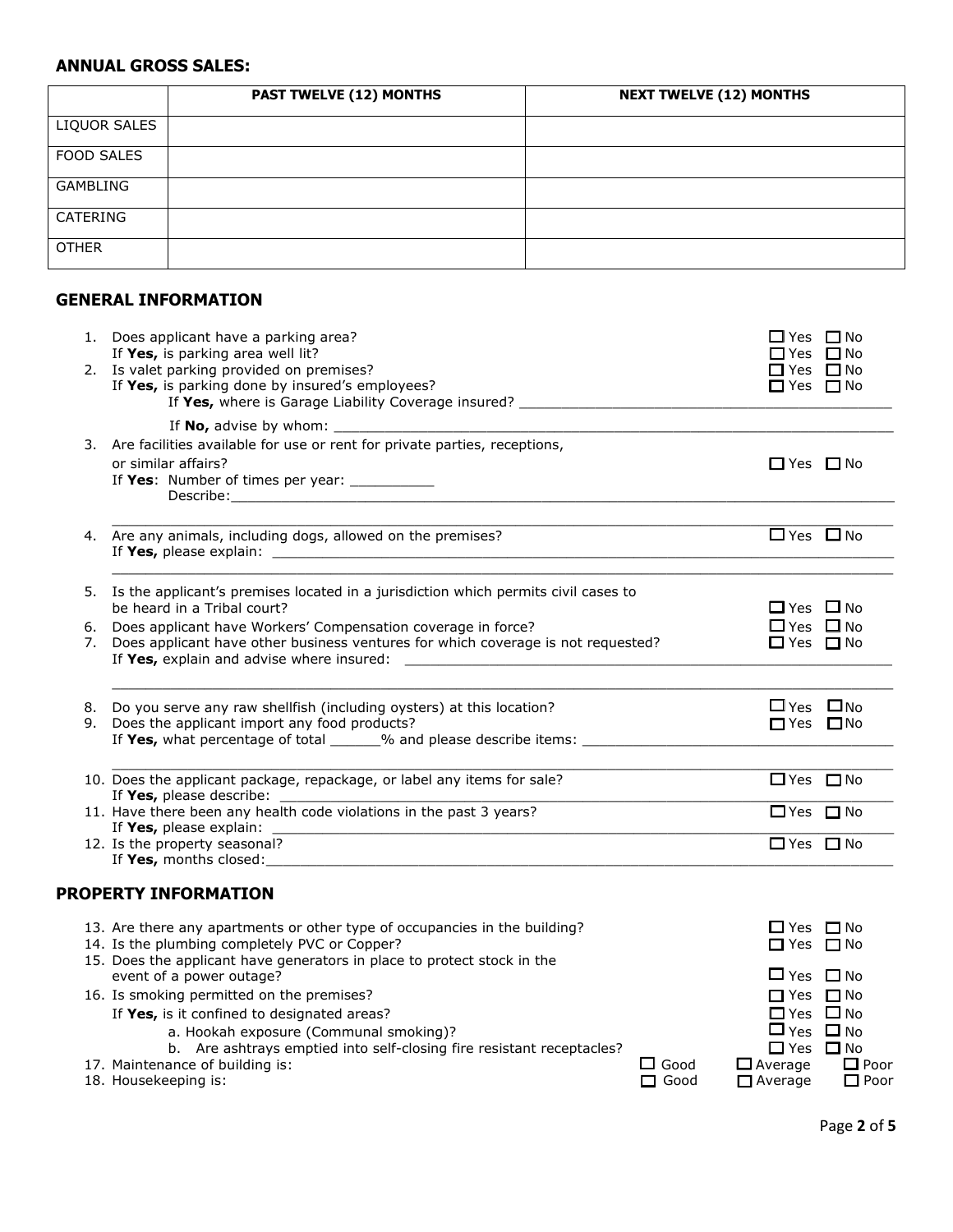## **COOKING EXPOSURES-** If no cooking, check here:

|  |                                                                                                                                                                                                                                                                                                                                                                                                                  |  |                                                                                                            | Page 3 of 5 |  |
|--|------------------------------------------------------------------------------------------------------------------------------------------------------------------------------------------------------------------------------------------------------------------------------------------------------------------------------------------------------------------------------------------------------------------|--|------------------------------------------------------------------------------------------------------------|-------------|--|
|  | 41. Does applicant have a written Sexual Harassment policy?                                                                                                                                                                                                                                                                                                                                                      |  | □ Yes □ No                                                                                                 |             |  |
|  | 40. Video security?                                                                                                                                                                                                                                                                                                                                                                                              |  | □ Yes □ No                                                                                                 |             |  |
|  |                                                                                                                                                                                                                                                                                                                                                                                                                  |  |                                                                                                            |             |  |
|  | the premises?                                                                                                                                                                                                                                                                                                                                                                                                    |  | $\Box$ Yes $\Box$ No                                                                                       |             |  |
|  | Does applicant engage off duty officers for work in or about<br>$\bullet$                                                                                                                                                                                                                                                                                                                                        |  |                                                                                                            |             |  |
|  | If Yes, would you provide copy such when requested?<br>$\bullet$                                                                                                                                                                                                                                                                                                                                                 |  | $\Box$ Yes $\Box$ No                                                                                       |             |  |
|  | additional insured, with advanced notice of cancellation?                                                                                                                                                                                                                                                                                                                                                        |  | $\Box$ Yes $\Box$ No                                                                                       |             |  |
|  | Do you require subcontractors to provide you with evidence of insurance naming you as<br>$\bullet$                                                                                                                                                                                                                                                                                                               |  |                                                                                                            |             |  |
|  | What hours/days per week are subcontractors used? ______________________________<br>$\bullet$                                                                                                                                                                                                                                                                                                                    |  |                                                                                                            |             |  |
|  | What parts of security operations are subcontracted? ___________________________                                                                                                                                                                                                                                                                                                                                 |  |                                                                                                            |             |  |
|  | $\Box$ All or a portion of your security tasks are subcontracted. If so:                                                                                                                                                                                                                                                                                                                                         |  |                                                                                                            |             |  |
|  | $\Box$ All staff members have security control duties                                                                                                                                                                                                                                                                                                                                                            |  |                                                                                                            |             |  |
|  | $\Box$ Only the staff members specifically hired for security duties are involved in such                                                                                                                                                                                                                                                                                                                        |  |                                                                                                            |             |  |
|  | $\Box$ One person per shift at each insured location has principal responsibility for security                                                                                                                                                                                                                                                                                                                   |  |                                                                                                            |             |  |
|  | $\Box$ Security is armed                                                                                                                                                                                                                                                                                                                                                                                         |  |                                                                                                            |             |  |
|  | 33. Is there more than one means of egress from the premises?<br>34. Are the means of egress clearly marked and kept unlocked during business hours?<br>35. Are employees trained for evacuation?<br>36. Emergency lighting in all common areas (including stairwells)?<br>37. Are police records and background checks conducted on employees?<br>38. Security/crowd management control: (Check all that apply) |  | $\Box$ Yes $\Box$ No<br>□ Yes □ No<br>$\Box$ Yes $\Box$ No<br>$\Box$ Yes $\Box$ No<br>$\Box$ Yes $\Box$ No |             |  |
|  | SAFETY & SECURITY                                                                                                                                                                                                                                                                                                                                                                                                |  |                                                                                                            |             |  |
|  | If Yes, are they tagged and inspected annually?<br>32. Are there functioning smoke or heat detectors used in all public areas?                                                                                                                                                                                                                                                                                   |  | $\Box$ Yes $\Box$ No<br>$\Box$ Yes $\Box$ No                                                               |             |  |
|  | 30. Automatic gas or electric shut off for cooking with manual pull?<br>31. Are manually operated fire extinguishers located near flammable areas?<br>How many? $\frac{1}{\sqrt{1-\frac{1}{2}}}\$                                                                                                                                                                                                                |  | $\Box$ Yes $\Box$ No<br>□ Yes □ No                                                                         |             |  |
|  | If Yes, what type of system is in place? $\Box$ Wet $\Box$ Wet & UL300 Compliant $\Box$ Dry<br>28. Are deep fat fryers located more than 16" from an open flame?<br>29. Are automatic extinguishing systems inspected on a regular basis?                                                                                                                                                                        |  | $\Box$ Yes $\Box$ No<br>$\Box$ Yes $\Box$ No                                                               |             |  |
|  | 26. Is the exhaust fan located outside the duct?<br>If Yes, is it installed with safe clearance?<br>Are the light bulbs in the hood covered?<br>27. Do automatic extinguishing systems protect all hoods, ducts and deep fat fryers?                                                                                                                                                                             |  | $\Box$ Yes $\Box$ No<br>□ Yes □ No<br>$\Box$ Yes $\Box$ No<br>$\Box$ Yes $\Box$ No                         |             |  |
|  | 25. Are ducts and hoods equipped with filters?                                                                                                                                                                                                                                                                                                                                                                   |  | $\Box$ Yes $\Box$ No                                                                                       |             |  |
|  | 24. Are the ducts and hoods cleaned regularly by an outside contractor?                                                                                                                                                                                                                                                                                                                                          |  | $\Box$ Yes $\Box$ No                                                                                       |             |  |
|  | 20. Are customers allowed to cook their own food?<br>21. Is vegetable oil used in cooking?<br>22. Grease chute for grill?<br>23. Are there thermostats on deep fryers?                                                                                                                                                                                                                                           |  | $\Box$ Yes $\Box$ No<br>$\Box$ Yes $\Box$ No<br>$\Box$ Yes $\Box$ No                                       |             |  |
|  |                                                                                                                                                                                                                                                                                                                                                                                                                  |  | $\Box$ Yes $\Box$ No                                                                                       |             |  |
|  |                                                                                                                                                                                                                                                                                                                                                                                                                  |  |                                                                                                            |             |  |
|  | 19. Cooking equipment used (Mark all that apply and list number used in facility):<br>$\Box$ Oven $\#$ $\Box$ $\Box$ Commercial Ranges $\#$ $\Box$ Deep fat fryers $\#$ $\Box$ BBQ Pit $\#$ $\Box$                                                                                                                                                                                                               |  |                                                                                                            |             |  |
|  |                                                                                                                                                                                                                                                                                                                                                                                                                  |  |                                                                                                            |             |  |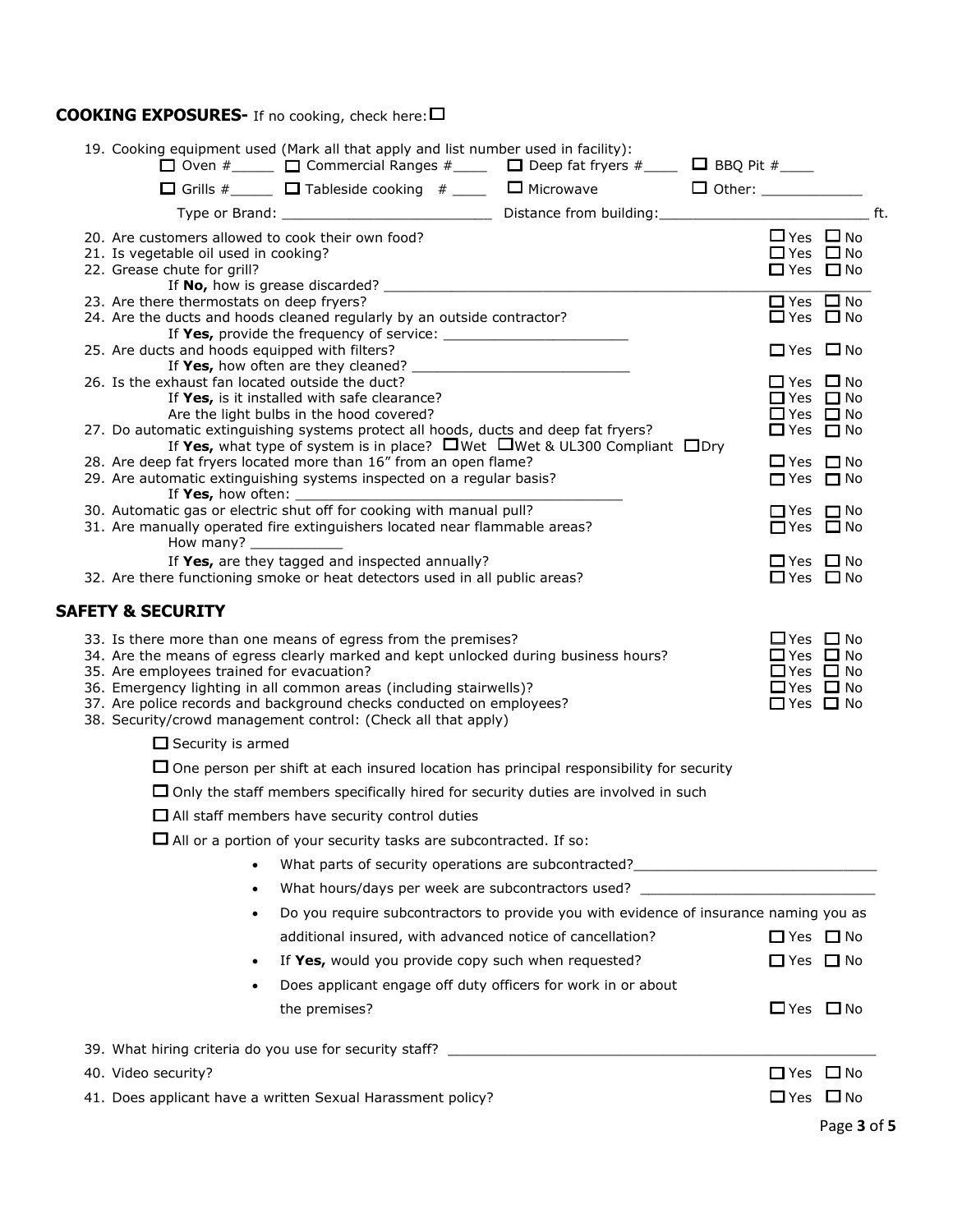| 42. Have there ever been any Assault & Battery incidents reported in the past three years<br>at this location(s) to be insured? This would include any police calls to the premises.<br>If Yes, please advise the location address; month/year the incident occurred; and the nature                                                                                                                                                                                      | $\Box$ Yes $\Box$ No                                                                                                                                                                   |
|---------------------------------------------------------------------------------------------------------------------------------------------------------------------------------------------------------------------------------------------------------------------------------------------------------------------------------------------------------------------------------------------------------------------------------------------------------------------------|----------------------------------------------------------------------------------------------------------------------------------------------------------------------------------------|
| <b>ENTERTAINMENT</b>                                                                                                                                                                                                                                                                                                                                                                                                                                                      |                                                                                                                                                                                        |
| 43. Is there any live entertainment on premises?<br>If Yes: Number of time per week: ______                                                                                                                                                                                                                                                                                                                                                                               | $\Box$ Yes $\Box$ No                                                                                                                                                                   |
|                                                                                                                                                                                                                                                                                                                                                                                                                                                                           |                                                                                                                                                                                        |
| 44. Is there dancing?<br>If Yes: Number of times per week: ______________<br>Square footage of dance floor:<br>How often is the floor inspected for slip and fall hazards? ____________________<br>Is the floor raised?                                                                                                                                                                                                                                                   | $\Box$ Yes $\Box$ No<br>$\Box$ Yes $\Box$ No                                                                                                                                           |
| 45. Does applicant have any mechanical or amusement devices?                                                                                                                                                                                                                                                                                                                                                                                                              | $\Box$ Yes $\Box$ No                                                                                                                                                                   |
|                                                                                                                                                                                                                                                                                                                                                                                                                                                                           |                                                                                                                                                                                        |
| 46. Does applicant have any of the following exposures:<br>a) Alcohol without liquid (AWOL)<br>b) Firearms<br>c) Oxygen Bar<br>d) Ultimate fighting or "Rage in the cage" contests<br>e) Moon bounces, Trampolines, or Rock walls<br>Swimming pools<br>f)<br>g) Pyrotechnics, Foam machines or GERBS (A professional term<br>for a fountain-style effect that produces a spray of bright sparks)<br>47. Is there a cover charge?<br>48. Are there sports on the premises? | $\Box$ Yes $\Box$ No<br>$\Box$ Yes $\Box$ No<br>$\Box$ Yes $\Box$ No<br>$\Box$ Yes $\Box$ No<br>□ Yes □ No<br>□ Yes □ No<br>$\Box$ Yes $\Box$ No<br>$\Box$ Yes $\Box$ No<br>□ Yes □ No |
| 49. Are sports sponsored off premises?<br>If Yes: Number of times per week: _______                                                                                                                                                                                                                                                                                                                                                                                       | $\Box$ Yes $\Box$ No                                                                                                                                                                   |
| 50. Does applicant sponsor any special events?                                                                                                                                                                                                                                                                                                                                                                                                                            | $\Box$ Yes $\Box$ No                                                                                                                                                                   |
| 51. Is there any gambling?<br>If Yes: Are there any "live" dealers?<br>Number of gambling machines? ________<br>52. Is there a play area for children?                                                                                                                                                                                                                                                                                                                    | $\Box$ Yes $\Box$ No<br>$\Box$ Yes $\Box$ No<br>□ Yes □ No                                                                                                                             |

### 53. **Additional Insured Information**

| <b>NAME</b> | <b>ADDRESS</b> | <b>INTEREST</b> |
|-------------|----------------|-----------------|
|             |                |                 |
|             |                |                 |
|             |                |                 |

\_\_\_\_\_\_\_\_\_\_\_\_\_\_\_\_\_\_\_\_\_\_\_\_\_\_\_\_\_\_\_\_\_\_\_\_\_\_\_\_\_\_\_\_\_\_\_\_\_\_\_\_\_\_\_\_\_\_\_\_\_\_\_\_\_\_\_\_\_\_\_\_\_\_\_\_\_\_\_\_\_\_\_\_\_\_\_\_\_